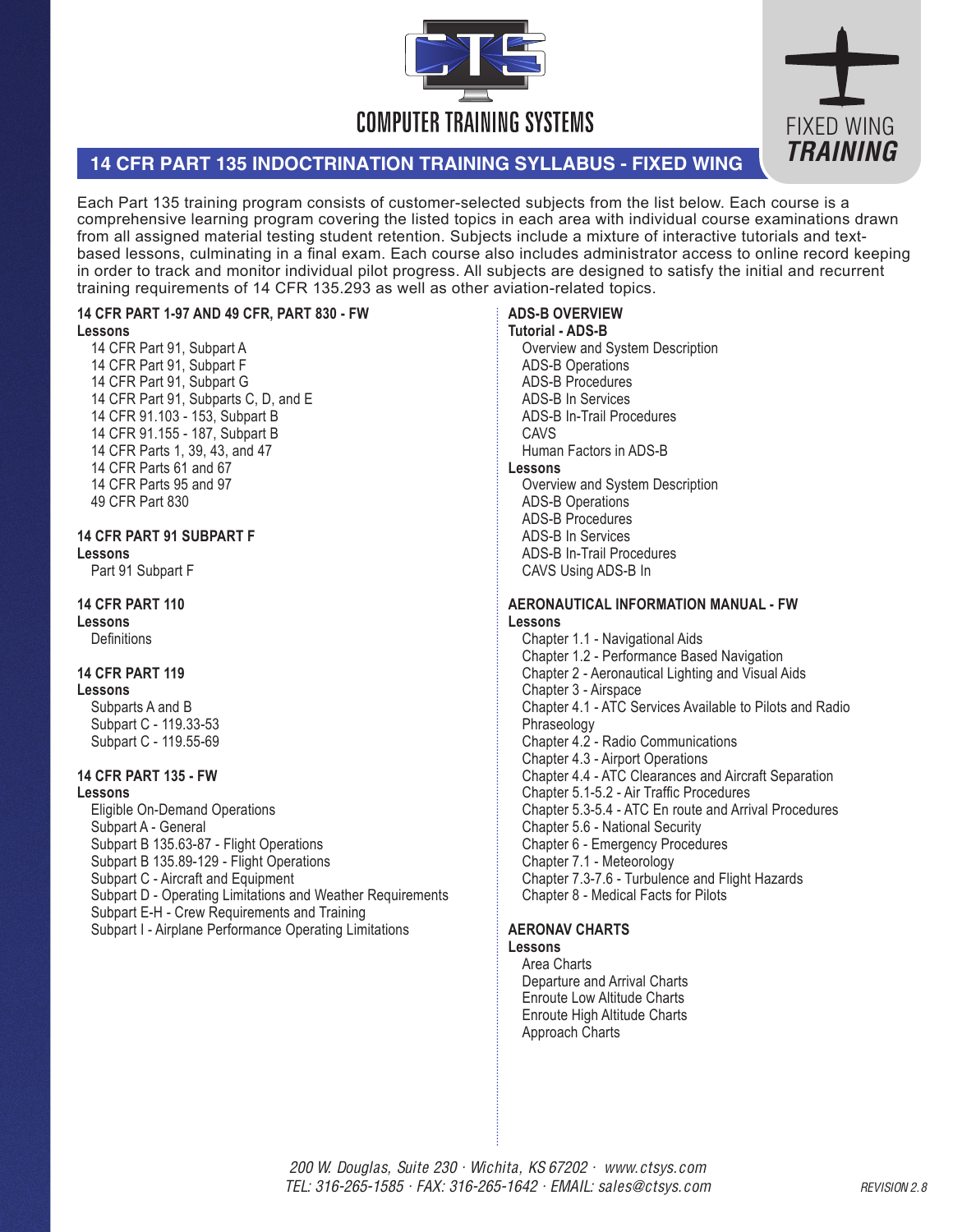#### **AIRSPACE OVERVIEW**

**Tutorial - Airspace Overview** Class A Class B Class C Class D Class E Class G Special Use Areas Other Airspace Areas Air Defense Identification Zones **Charting Lessons**  Controlled and Uncontrolled Airspace Special Use Airspace

Other Types of Airspace

## **AVIATION SAFETY ACTION PROGRAM (ASAP) OVERVIEW**

**Tutorial - Aviation Safety Action Program** ASAP Overview ASAP Process How to Submit a Report

**Lessons** 

Aviation Safety Action Program (ASAP) **Overview** 

## **AVIATION WEATHER THEORY**

**Tutorial - Aviation Weather Theory**

The Standard Atmosphere **Moisture** States of Water Cloud Types Air Masses **Fronts Turbulence** Adverse Weather Aviation Weather Services **Lessons**  The Standard Atmosphere

**Moisture** Cloud Types Air Masses and Fronts Turbulence and Wind Shear Adverse Weather – Icing Adverse Weather – Thunderstorms Adverse Weather – Fog Aviation Weather Services

#### **CANADIAN AIM Lessons**

GEN 1-3, 6 - General Information GEN 5 - Terms and Definitions AGA 1-5 - Aerodromes AGA 6-9 - Aerodromes COM 1-3 - Communications COM 4-7 - Communications MET 1 - Meteorology MET 2-5 - Meteorology MET 6-12 - Meteorology NAT - North Atlantic (NAT) Operations SAR - Search and Rescue MAP - Aeronautical Charts and Publications LRA - Licensing, Registration, and Airworthiness AIR 1-2.11 - Airmanship AIR 2.12-3.8 - Airmanship AIR 3.9-4 - Airmanship

# **CANADIAN RULES OF THE AIR AND AIR TRAFFIC SERVICES (RACs)**

**Lessons**  Section 1 - General Section 2 - Airspace Section 3 - Flight Planning Section 4.1-4.2 - Airport Operations Section 4.3-4.6 - Airport Operations Section 5 - VFR Enroute Procedures Section 6 - IFR General Section 7 - IFR Departure Procedures Section 8 - IFR Enroute Procedures Section 9.1-9.19 - IFR Arrival Procedures Section 9.20-9.28 - IFR Arrival Procedures Section 10 - IFR Holding Procedures Section 11 - ATC Special Procedures RAC Annex

### **CLASSES OF FIRE AND PORTABLE FIRE EXTINGUISHERS**

**Tutorial - Portable Fire Extinguishers** Overview and Classes of Fire Types of Fire Extinguishers Location and Use of Fire Extinguishers Risks and Hazards of Fire **Tutorial - Lithium Battery Fires** Lithium Battery Fires

**Lessons** 

Classes of Fire and Types of Extinguishers Location, Use, Risks, and Hazards Lithium Battery Fires

#### **CONTROLLED FLIGHT INTO TERRAIN AVOIDANCE (CFIT, TAWS, AND ALAR) - (FW) Tutorial - CFIT and ALAR** Introduction to CFIT Combating CFIT Approach and Landing Accident Reduction (ALAR) **Tutorial - TAWS** Introduction to TAWS TAWS Equipment Cautions and Warnings Databases **Tutorial - Case Study**

Case Study **Lessons**

Controlled Flight into Terrain (CFIT) Approach and Landing Accident Reduction (ALAR) Terrain Awareness and Warning System (TAWS)

#### **CRM-ADM - Fixed Wing Tutorial - CRM Fixed Wing**

Crew Resource Management Authority of the Pilot in Command CRM Skills Communication Processes Building and Maintaining a Flight Team Workload and Time Management Situational Awareness Fatigue: Effects and Reduction Strategies Stress: Effects and Reduction Strategies **Tutorial - ADM Fixed Wing** What is ADM? Risk Management Operational Pitfalls Applying ADM **Tutorial - Case Study** Case Study **Lessons**  Authority of the PIC **Communication** 

Team Building Workload and Time Management Situational Awareness Fatigue - Effects and Reduction Stress - Effects and Reduction Aeronautical Decision Making Risks and Operational Pitfalls

## **GPS (FW)**

**Tutorial - GPS Overview** GPS System Description Availability and Reliability GPS Errors

 WAAS and GBAS Augmentation GPS NOTAMs, RAIM, and Aeronautical Information GPS Operational Overview

### **Tutorial - GPS Operations**

 IFR Operations Terminal Operations and Approaches WAAS Approaches Departure Procedures

## **Lessons**

GPS Overview Terminal Operations WAAS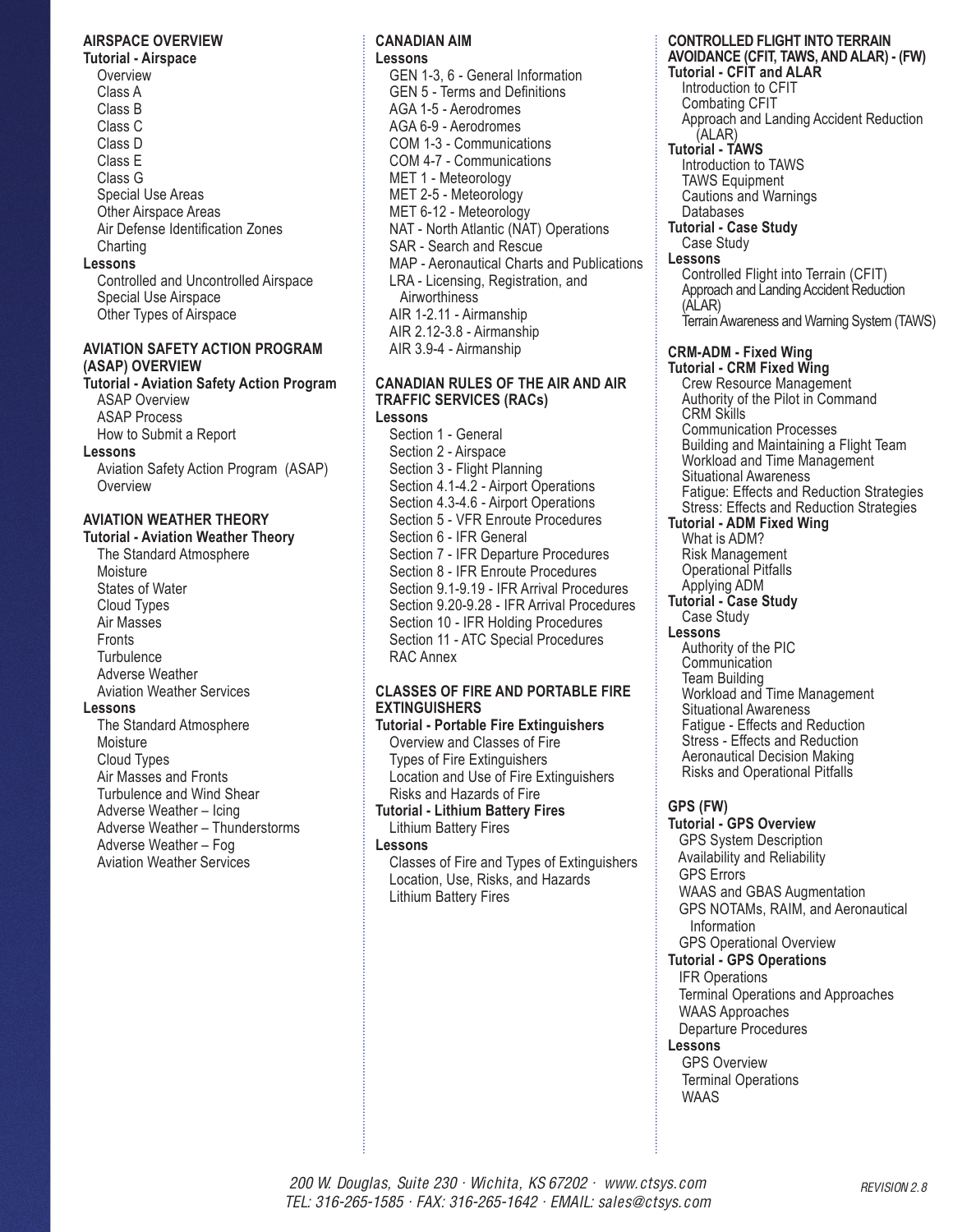### **HAZMAT - WILL CARRY OR WILL NOT CARRY**

**Tutorial - Label Identification Introduction** Class 1 Class 2 Class 3 Class 4 Class 5 Class 6 Class 7 Class 8 Class 9 Miscellaneous Labels, Placards, and **Markings Tutorial - Security Awareness** Introduction and Regulatory Requirements Recognizing Security Threats Responding to Security Threats **Lessons**  General Philosophy **Limitations** List of Hazardous Materials Labeling and Marking Recognition of Undeclared Hazardous **Materials** Storage and Loading Procedures Pilot's Notification

Provisions for Passenger and Crew Emergency Procedures Security Awareness

## **HIGH ALTITUDE WEATHER AND AERODYNAMICS**

**Tutorial - High Altitude Aerodynamics** Principles of Mach Flight Critical Aspects of Mach Flight Aerodynamics and Performance **Tutorial - High Altitude Weather** The Atmosphere The Jet Stream High Altitude Clouds Clear Air Turbulence High Altitude Weather Systems High Altitude Weather Products **Lessons**  High Altitude Weather Aerodynamics

# **JEPPESEN CHARTS**

## **Lessons**

Area Charts Departure and Arrival Charts Enroute Low Altitude Charts Enroute High Altitude Charts Approach Charts

## **LAND AND HOLD SHORT OPERATIONS**

**Tutorial - Land and Hold Short Operations** Introduction Factors Affecting Landing Distance LAHSO Requirements LAHSO Procedures Pilot-Controller Communications and Airport **Markings Lessons**  Land and Hold Short Operations

# **LOWER THAN STANDARD TAKEOFF MINIMUMS**

**Lessons Regulations** RVR Requirements Use of Charts Runways and Taxiways HUD Takeoff Guidance

## **METAR and TAF**

**Tutorial - METAR and TAF** What is a METAR? METAR Elements METAR Remarks The TAF - Significant Differences **Lessons Introduction** METAR Body Elements METAR Remarks TAF Abbreviations and their Meanings

#### **PERFORMANCE-BASED COMMUNICATION AND SURVEILLANCE (PBCS)**

**Tutorial - ADS-C Overview** ADS-C Overview **Tutorial - CPDLC - U.S. Domestic Operations** CPDLC - U.S. Domestic Operations **Tutorial - CPDLC Overview** CPDLC Overview **Tutorial - PBCS Overview** PBCS Overview, Approvals, and Authorizations **Lessons** PBCS CPDLC - Domestic Operations CPDLC - Oceanic & Remote ADS-C

#### **PERFORMANCE-BASED NAVIGATION (PBN)**

**Tutorial - PBN Overview** Introduction to Performance-Based **Navigation** Aircraft and Operational Approvals RNAV Operations, U.S. Terminal and En Route Area RNP Operations, Terminal, En Route, and Approach **Tutorial - RNP APCH and Baro-VNAV** RNP APCH and Baro-VNAV **Tutorial - B-RNAV and P-RNAV** Guidance for B-RNAV and P-RNAV in European Airspace **Tutorial - RNP AR** RNP Procedures with AR **Lessons** PBN Overview (RNP and RNAV) RNP APCH and Baro-VNAV B-RNAV and P-RNAV RNP AR **PHYSIOLOGY AND FIRST AID - FW Lessons**  Decompression Sickness CPR

AED First Aid - Bleeding, Wounds, and Burns First Aid - Poison, Bites, and Stings First Aid - Serious Illnesses and Injuries **Hyperventilation** Hypoxia Spatial Disorientation Trapped Gases

## **PILOT'S GLOSSARY - FW Lessons**

Pilot's Glossary A-C Pilot's Glossary D-N Pilot's Glossary O-W IFR Only

# **PRM-SOIA Procedures**

**Tutorial - PRM-SOIA Procedures** PRM and SOIA Introduction PRM Procedures SOIA Procedures

### **Lessons**

PRM-SOIA - General Requirements PRM Approaches SOIA Approaches